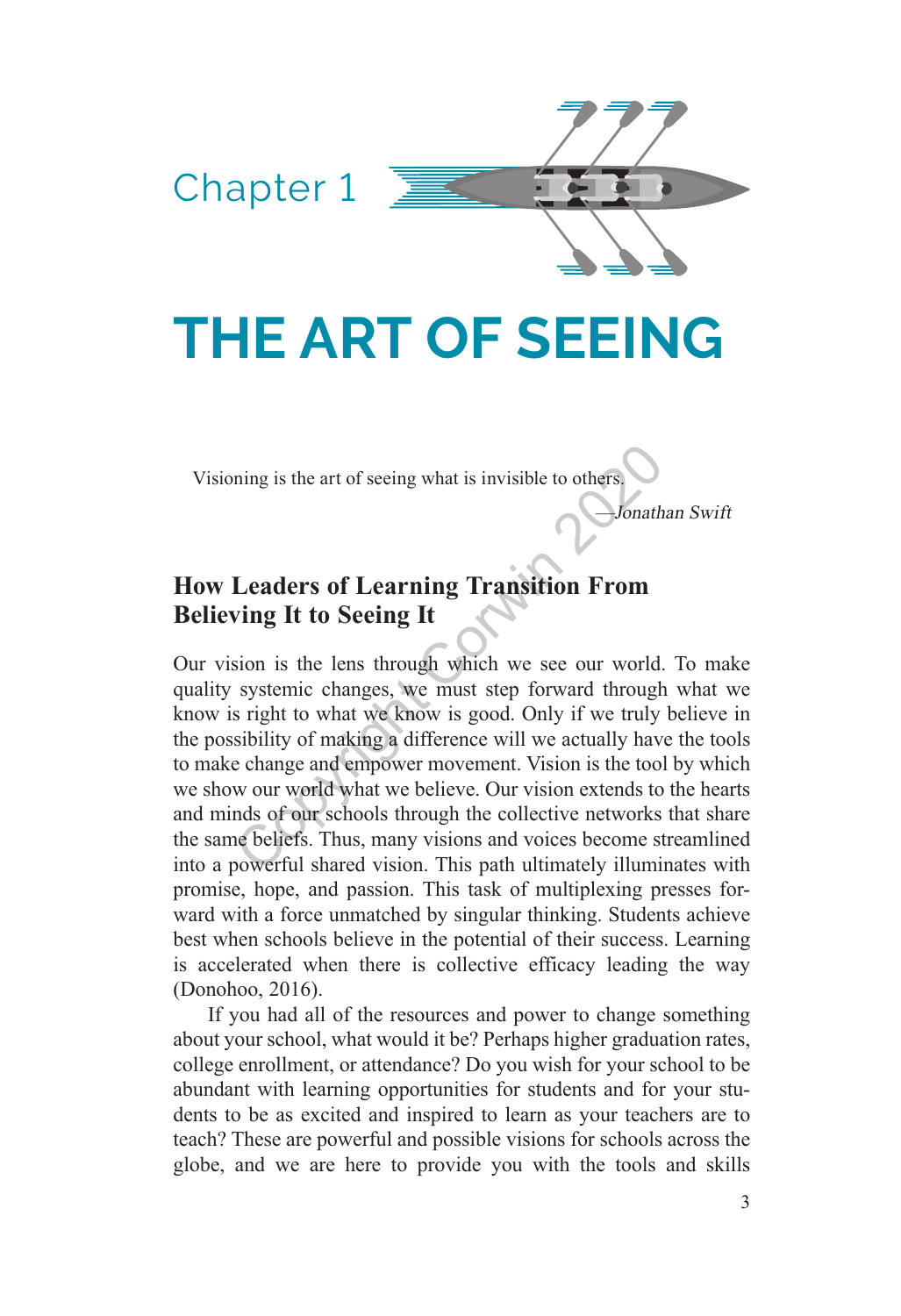necessary to develop your own vision and transform schools and districts into ideal learning environments where every individual may flourish. In *Visioning Onward*, we will take you on a journey to learn about and prepare for a unique and powerful way of visioning the future of education and the future of your school. We ask you to consider a visioning process that focuses on *the ideal* and an inclusive process of communication, researching options, and broadcasting intent and progress.

If you have ever had a dream for your own destiny, or perhaps even for a few things you want to accomplish in your lifetime, then perhaps you know something of visioning.

# **Visioning Onward: Preparing for Challenges**

In Richard Gerver's provocative book *Creating Tomorrow's Schools Today* (2015), he writes of education as the "platform for our success or failure." Gerver, who Sir Kenneth Robinson (in the foreword to Gerver's book) describes as "one of the clearest and most passionate voices for radical change in education and business," asks whether our children will be prepared for the challenges the future holds. His book lays out a vision for education based on his belief that "classical formal education, based on passing exams, does not produce creative and innovative people prepared for the future . . . [but rather] people who are accustomed to being managed" and often fail "because they expect to be managed" (Gerver, 2013). **ng Onward: Preparing for Challenges**<br>d Gerver's provocative book *Creating Tomorrow's*  $\lambda$ <br>15), he writes of education as the "platform for our" Gerver, who Sir Kenneth Robinson (in the forevook) describes as "one of th

In *Creating Tomorrow's Schools*, Gerver (2015) describes how one primary school, Grange, evolved from the brink of failure into a school globally recognized for its success. In 2001, Grange was one of the first primary schools in England to have a wireless network. By 2002, Grange had its own TV station and radio studio. Here's Grange's vision statement:

Grange Primary school is at the centre of the community, being a happy, inclusive and positive school where everyone (children, staff, parents and caregivers, governors, and the wider community) works together in an effective partnership.

Our school community ethos is one of mutual respect, understanding and care for all. In everything we do we accept challenges with a positive attitude, always try our best and have the highest aspirations for ourselves and each other.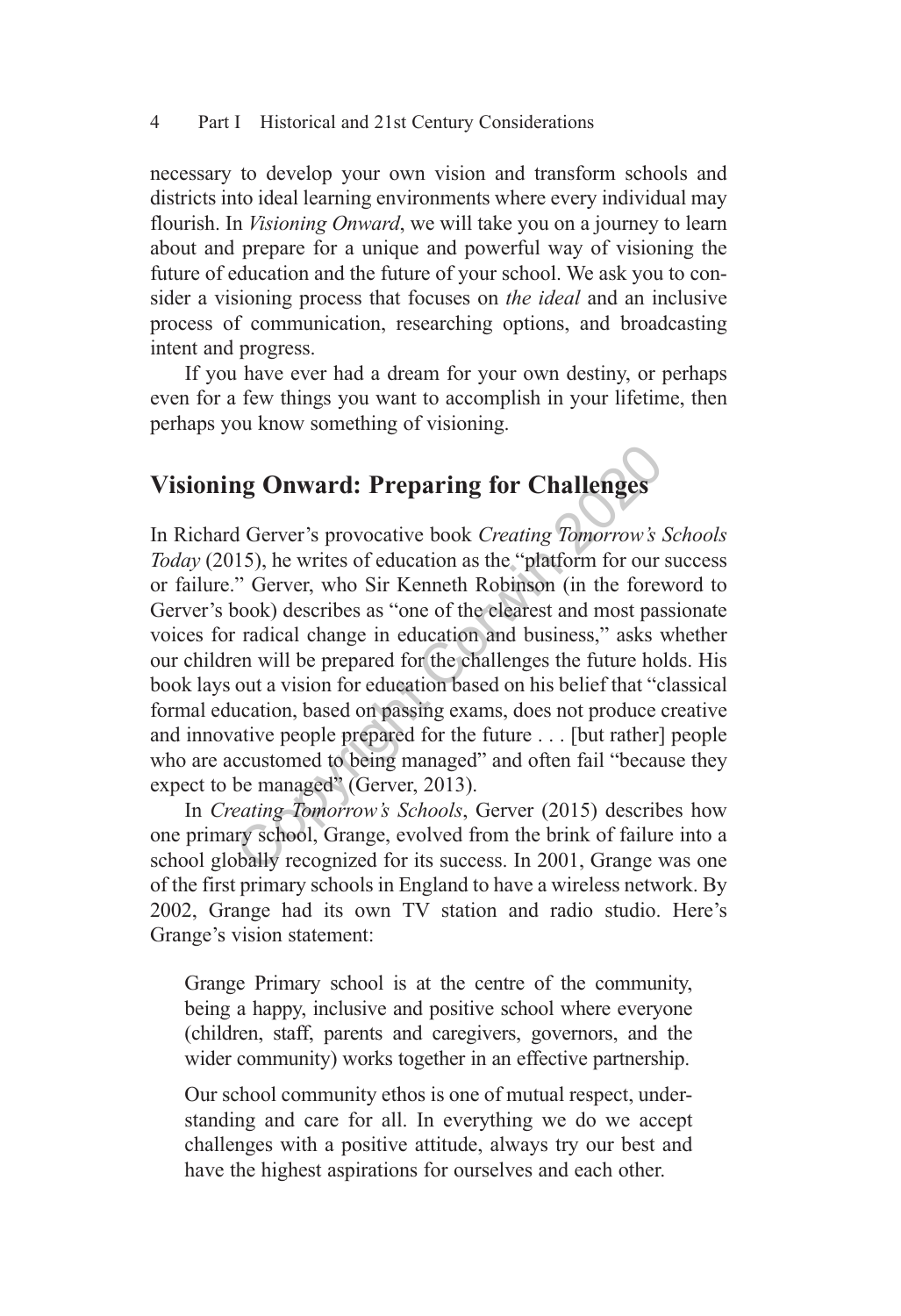Children leave Grange as confident, independent individuals with clear dreams and aspirations and the skills, enthusiasm, and sense of self‑worth to continue their journey to achieve these and to become responsible, respected, and valuable citizens in our community, our town, and the wider world with strong moral values and beliefs.

(Grange Primary School, n.d.)

Just as Gerver worked with his school community to develop a vision for Grange, your school can be one of hundreds of thousands of schools that can also delve into visioning. Right now, it is the outliers who are seriously engaged in visioning with their schools. Our dream is that more schools will engage their teachers and school communities to take on the exciting and challenging task of visioning as they set about the course corrections we believe are necessary for education in America and around the world.

# **Collective Visioning** As a school leader, you have the responsibility to always advocate on behalf of what's right for children. By working with your school team to clarify their collective beliefs and base understandings about what's possible, you are building the capacity of the most powerful influencers in learning . . . teachers (Hattie, 2009). School vision needs to be shared, directive, relevant, and heart centered. Focusing on the whole child will lead your team to the true power of the passion of teaching and learning. When we see through the eyes of the learners, we allow them to see our vision of their success. ho are seriously engaged in visioning with their scl<br>is that more schools will engage their teachers a<br>mities to take on the exciting and challenging task of<br>set about the course corrections we believe are nec<br>on in Americ

If they believe it, you'll see it.

### **What Is the Role of Schools Today?**

Gerver's vision was amazing for its time. However, the growth of technology and business concerns since his second edition published in 2015 has been significant. Today, businesses are involved in almost instantaneous ascent or descent, sometimes based on rumors and viral online communications. So, one approach schools could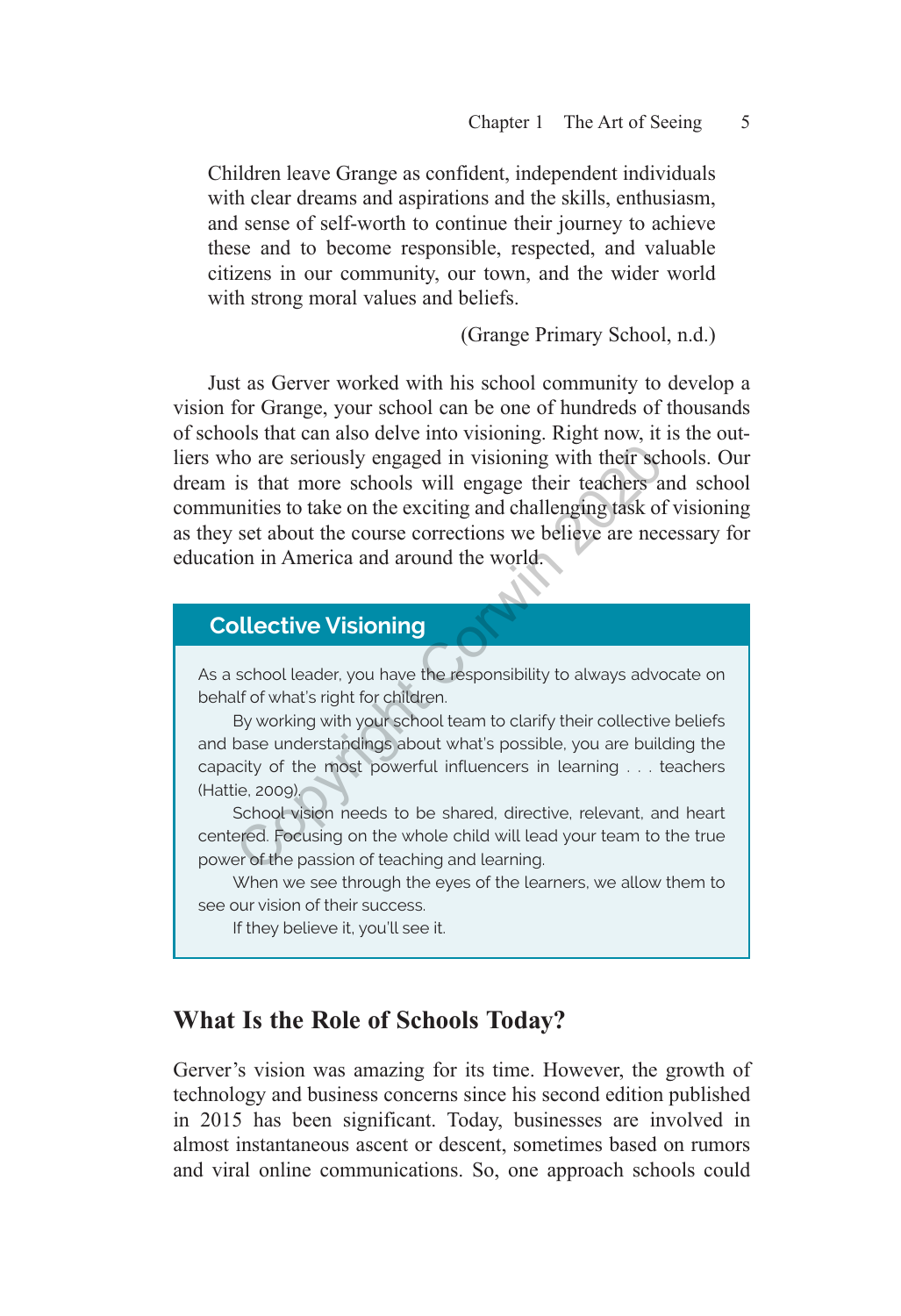take to develop a vision is to consider Gerver's vision and redefine it within the context of major events and current concerns and capabilities. How could we reconsider "being a happy, inclusive, and positive" school under the context of major current events?

Today, the task of preparing our children to be successful in col‑ lege, career(s), and as citizens differs greatly from the task before us in 2015, previous decades, or even previous centuries. As the US economy has become more globalized, internet based, and technology driven, many aspects of our lives have changed. Computers and robots now perform many routine and repetitive operations previously done by low‑skilled workers. Demand continues to grow for highly skilled workers who can perform complex, nonroutine, analytical functions and transfer skills between jobs as needed (Levy & Murnane, 2005). All the while, artificial intelligence (AI), with intuitive natural interactions and readily available open source tools, grows increasingly more capable of performing complex tasks. AI continues to blur the lines between what humans and machines can do. This shift occurs not only in work environments but also in homes, communities, and schools.

With dramatic shifts in the very nature of work and life, schools face significant challenges to equip students with not only the knowledge but also the skills and dispositions to adapt to the changing economic landscape. Memorizing content and scoring well on tests is no longer a sufficient way of learning. Students need a deeper form of learning that helps them find their place in the world. It is no longer about what we know but what we can do with that knowledge (Fullan, Quinn, & McEachen, 2018). Envisioning this radically different future with the continuing evolution of artificial neural networks is difficult; preparing our students for it is equally challenging. who can perform complex, nonroutine, analytical function and the set of the same sille, artificial intelligence (AI), with intuitive natural readily available open source tools, grows increasing f performing complex tasks.

However, it is not only about preparing students for positive careers and lives as adults. Today, the task of providing positive foun– dational life experiences for children is growing in importance. More than 6 million young children a year are referred to child protective

Our job is not to prepare students for something. Our job is to help students prepare themselves for anything. — J. Spencer & A. J. Juliani (2017)

agencies for trauma due to neglect, physical abuse, or sexual abuse (US Department of Health and Human Services, Administration for Children and Families, 2018). Conservatively, 4.5 million children experience trauma-related obstacles to learning. At the neurobiological level, trauma exposure interferes with the development of a child's stress coping system (Schore, 2001). As a result, development of higher‑order cognitive functions is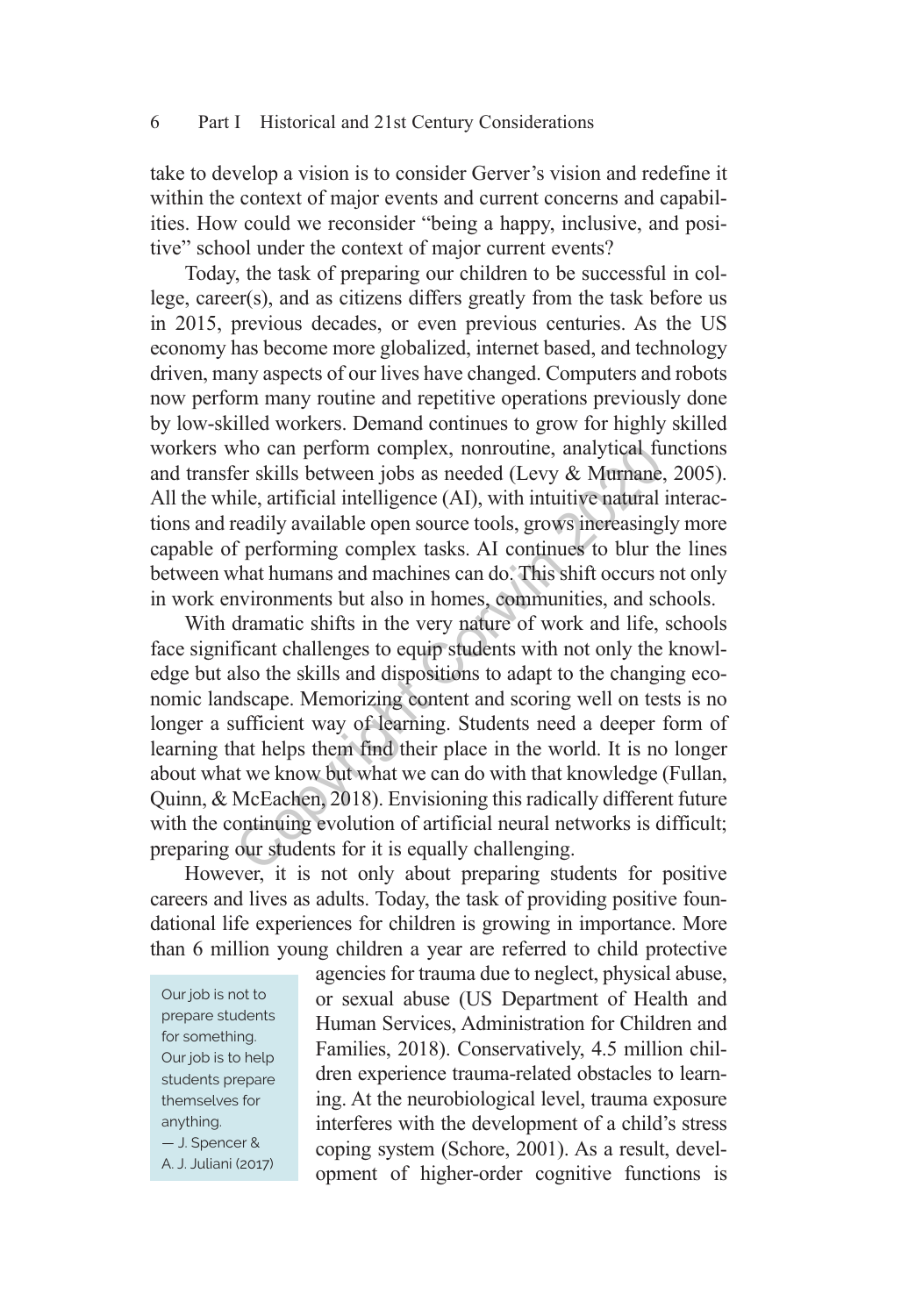disrupted (Perry, 2001, 2009), leading to considerable anxiety, fear, and obstacles that interfere with learning. Schools need to become a place where students can receive the love and support they may not be receiving at home. It should not only be about cognitive growth but social and emotional growth as well.

## **The Opportunity That Is Opening for Schools**

With the repeal of No Child Left Behind and the passage of the Every Student Succeeds Act (ESSA), states, districts, and schools have more freedom to transform their schools into learning environments that meet today's students' needs. Although some federal requirements such as those around accountability and student achievement remain, an increased focus on developing the whole child and placing responsibility on local institutions has emerged. Schools now have opportunities to define and develop a holistic approach to education. Schools are now given options to measure more than content knowledge and to consider how they want to demonstrate improvements in critical thinking, collaboration, and socio‑emotional learning. In this age of accountability, this is a rare opportunity that must be successful if schools are to reshape their educational systems to enable their students to meet the challenges of today and tomorrow. In the diality of the diality and student achievem<br>day's students' needs. Although some federal rec<br>those around accountability and student achieveme<br>assed focus on developing the whole child and placin<br>on local institutio

## **Rainbow Community School**

*Renee Owen, Executive Director Rainbow School Asheville, North Carolina* 

Renee Owen, executive director of Rainbow Community School, a private school in Asheville, North Carolina, summed up the priorities for her school this way: "We have a vision of schools as a place where there is co-creation, finding meaning and purpose. We aspire to live with a vision to be in harmony" (R. Owen, personal communication, September 2018).

According to Owen, after forty years, Rainbow has successfully met several of its early goals—the campus has doubled in size, parent engagement is high, and they have a dynamic government system with circles of visioning with students, parents, families, staff, and the community.

At this point, she and other leaders are working to expand the success Rainbow has enjoyed.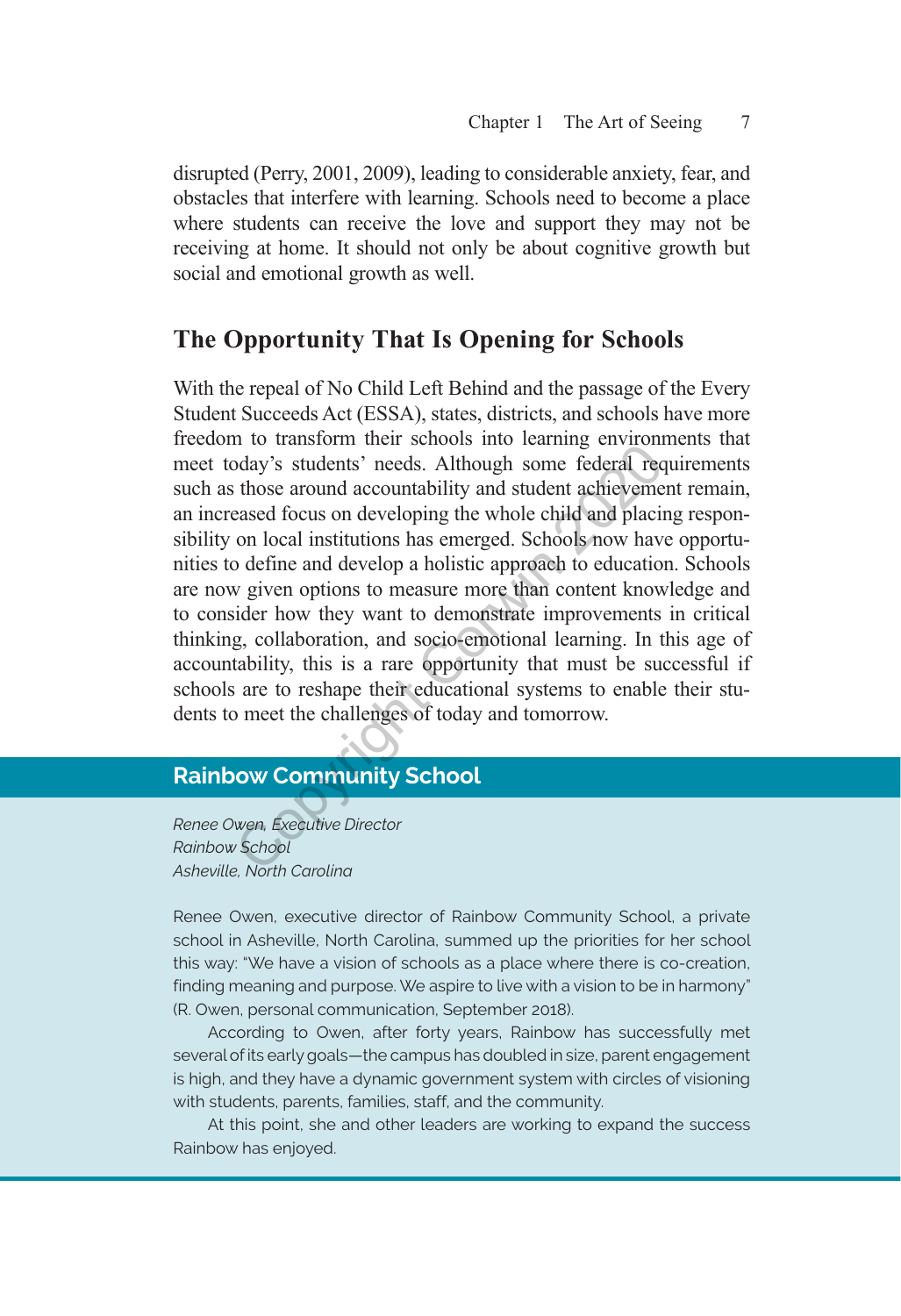### **Why Visioning?**

During the past two decades, external, nonlocal parties have dictated the vision for schools in the United States. For the most part, this has meant that rather than tuning into their inner wisdom, teachers and principals have spent endless hours crafting curriculum pacing guides, prepping students for standardized tests, and developing reports to document their progress. Although it might well be that the vision to raise Trends in International Math and Science Study (TIMSS) and Program for International Student Assessment (PISA) scores and thereby increase our worldwide competitiveness and develop a superior workforce was an excellent vision, what we argue is that when visions are handed to you, or when they come down from on high, an essential element of visioning is lost.

As Simon Sinek (2011) notes, schools are our modern tribes. In your learning community, you have traditions, symbols, and common languages or themes. As a leader, people depend on you to create rules of order and to build a collective vision, purpose, and plan for action. As a school leader, your tribe is depending on you and trusting you, and they will always be willing to work with you once that vision has been articulated through collective knowledge that keeps students' well‑being at heart. If vision is handed to you from above, it is your role to take that tool and transform it into a positive, owned belief of how students can achieve in your school. veness and develop a superior workforce was an ex-<br>hat we argue is that when visions are handed to<br>the correct correct correct correct correct come down from on high, an essential element of<br>implement Correct correct corr

*Imagine a time when you first considered teaching or becoming a school principal.* You may have had a vision for your school, for your teams, and for your interactions with students. Now check with your day-to-day reality. Have you been able to realize and sustain your vision? If so, congratulations. How did you do it, and how have you sustained it over a period of time with outside pressures to adjust to changing expectations? There may be lessons you can teach us all. If you have not been able to achieve your vision, we invite you to pause and reconsider what you might do and how you might lead if you had an opportunity to return to a solid vision or to expand upon your current vision. What's possible? How do you trust those in your tribe to contribute to the shared vision? What do you need to let go? What do you believe is right? What more must you do?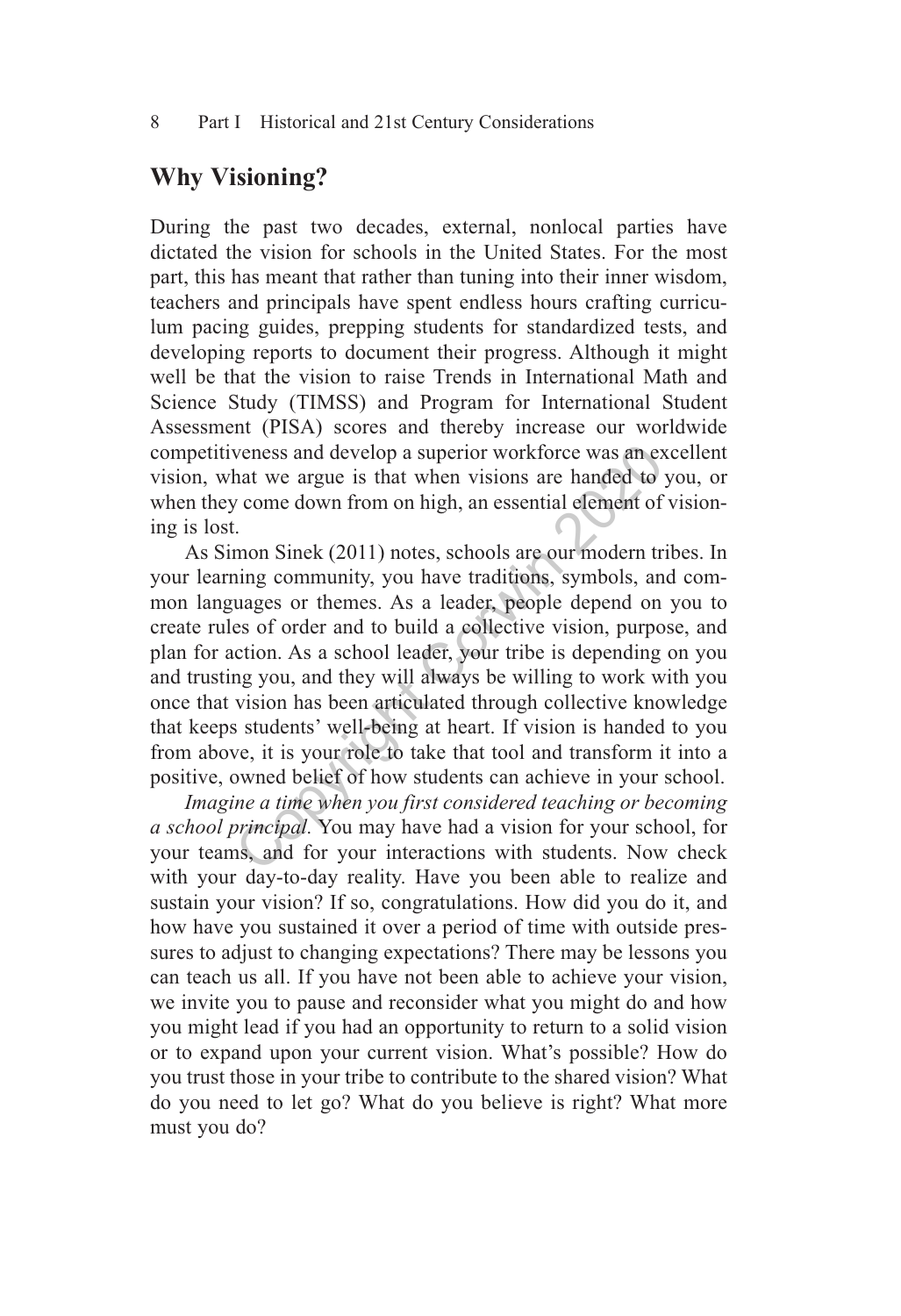#### **The Powerful Impact of Visioning**

- **A vision establishes purpose.** Stephen Covey (1989) said it best as the second of his seven habits, "Begin with the end in mind." He goes on to explain that all things are created twice, first as a vision and next as the action. You won't have a product unless you start with the vision. Covey challenges his audience to determine if they'd like to lead by design or by default. Most would choose intentional design as default is a way to ensure eventual failure.
- **Creating a collective vision contributes to a culture of**  learning. Gabriel and Farmer (2009) describe a healthy culture "marked by integrity and a strong work ethic. In such a culture, people work across departments and professional roles toward common goals and manage to achieve and sustain success. Staff members are collaborative and reflective risk takers who seek to fix things that aren't working and try to enhance things that are. By flexing their educational muscles, they challenge themselves, their colleagues, and their students. In a healthy culture, educators engage in honest, professional dialogue on curriculum, assessments, data, interventions, and remediation. Participants leave meetings having learned something new, or at least feeling reinforced in what they are doing. They are comfortable with their vulnerability in meetings and view suggestions as constructive, not as put‑downs or attacks. Without prompting, they turn to one another when facing a problem or seeking a better way to do something. Their practices are transparent and research-based" (p. 6). Creasing a conceive vision contributes to a c<br>learning. Gabriel and Farmer (2009) describe a he<br>ture "marked by integrity and a strong work ethic.<br>culture, people work across departments and pr<br>roles toward common goals an
- **Educators who challenge themselves start on a path to**  growth and improvement. When working to create a collective vision, schools must challenge themselves to reflect on their own effectiveness, on the impact of the school culture, and on their willingness to grow. Through this work alone, beliefs are challenged, confirmed, and ultimately brought to reality. Frey, Fisher, and Hattie (2018) challenge visionary leaders to embrace mainframes that will maximize student learning. The authors point out that school teams use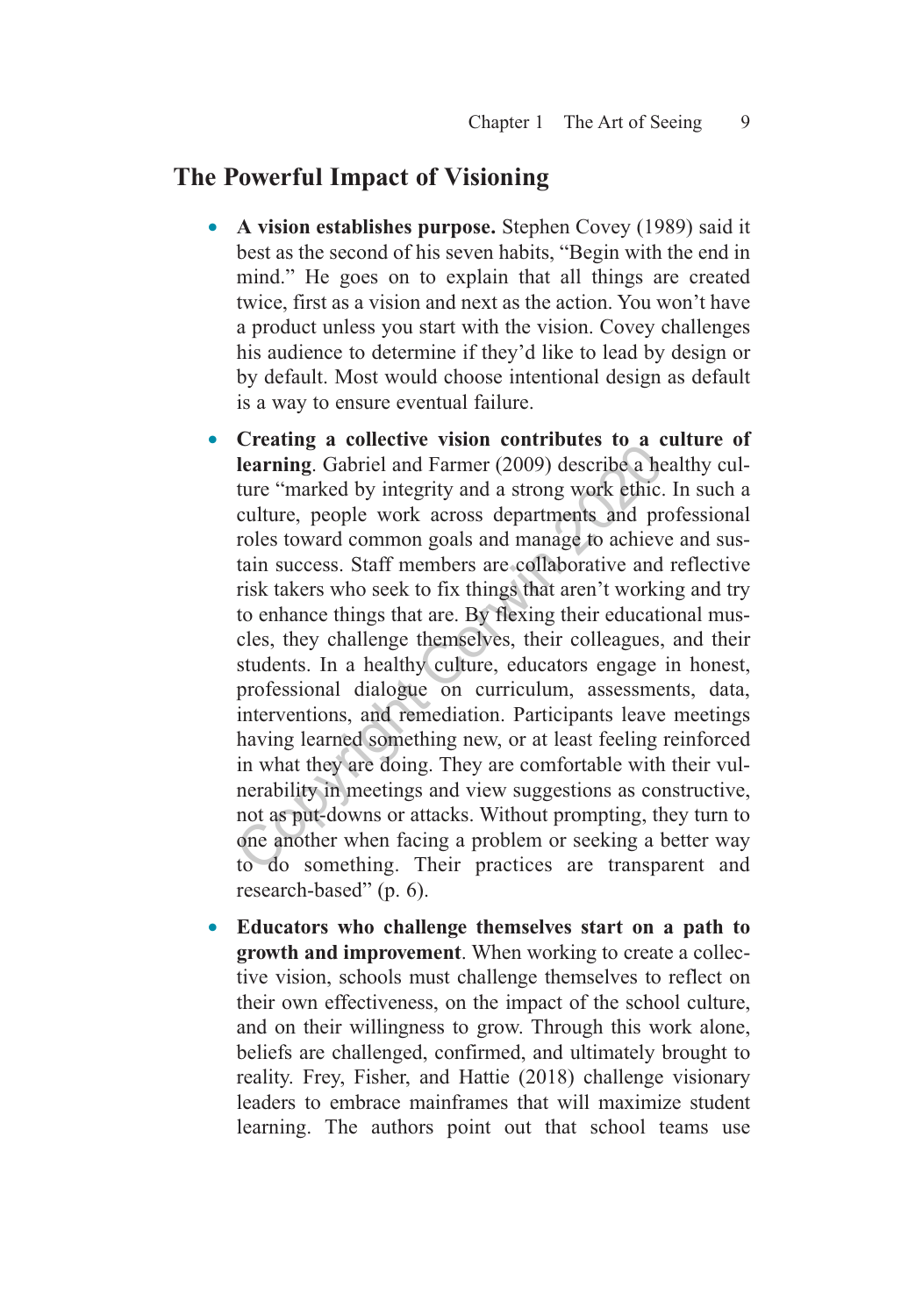collaborative dialogue to share their vision. Individuals own their contributions and never retreat to just "doing their best."

• **A shared vision leads directly to collective efficacy.** When a school team embraces the vision that they can move forward, overcome hurdles, and positively affect student achievement, what was once unattainable becomes probable. Fostering collective efficacy among your team should be your number one goal as a leader of learners. Hattie (2016) notes that this factor outranks every other in affecting a child's school success. This includes, but is not limited to, socioeconomic status, home environment, and parental involvement. Fullan and Quinn (2016) note that school leaders who work to create intentional collaborative beliefs about student potential with their teams will make the greatest impact on learning.

## **Bulldog Tech**

*Aaron Brengard Principal, LaVay Tech Middle Schools San Jose, California*

Based on a collective vision shared across the instructional team, Aaron Brengard, former principal of Katherine Smith Elementary School in San Jose, California, described how his team implemented practices to increase student engagement through problem-based instruction and infusion of technology. You can watch a video of Principal Brengard talking about his school's projectbased learning journey at **Online Resource 1.1**. 016) note that school leaders who work to create interactions<br>
1016) note that school leaders who work to create interactions<br>
11 make the greatest impact on learning,<br>
11 make the greatest impact on learning,<br>
11 **Tech**<br>

Brengard has recently moved on to be the principal of LeVey Middle School, also in San Jose. At LeVey, Brengard has helped establish Bulldog Tech, a school within a school. Check out the Bulldog Tech website, vision, and goal statement at **[Online Resource 1.2.](http://www.bulldogtech.org)** The Bulldog Tech Vison and Goal statement reads:

Bulldog Tech is a middle school that puts students in the center of their learning. Traditionally, we see students as passive recipients of content in school settings. While this practice may temporarily help to take an annual exam, this type of learning does little to foster the skills or determination needed to make an impact in the world later in life. We believe that in order for students to develop life-long learning, a Constructivist approach, which includes collaboration,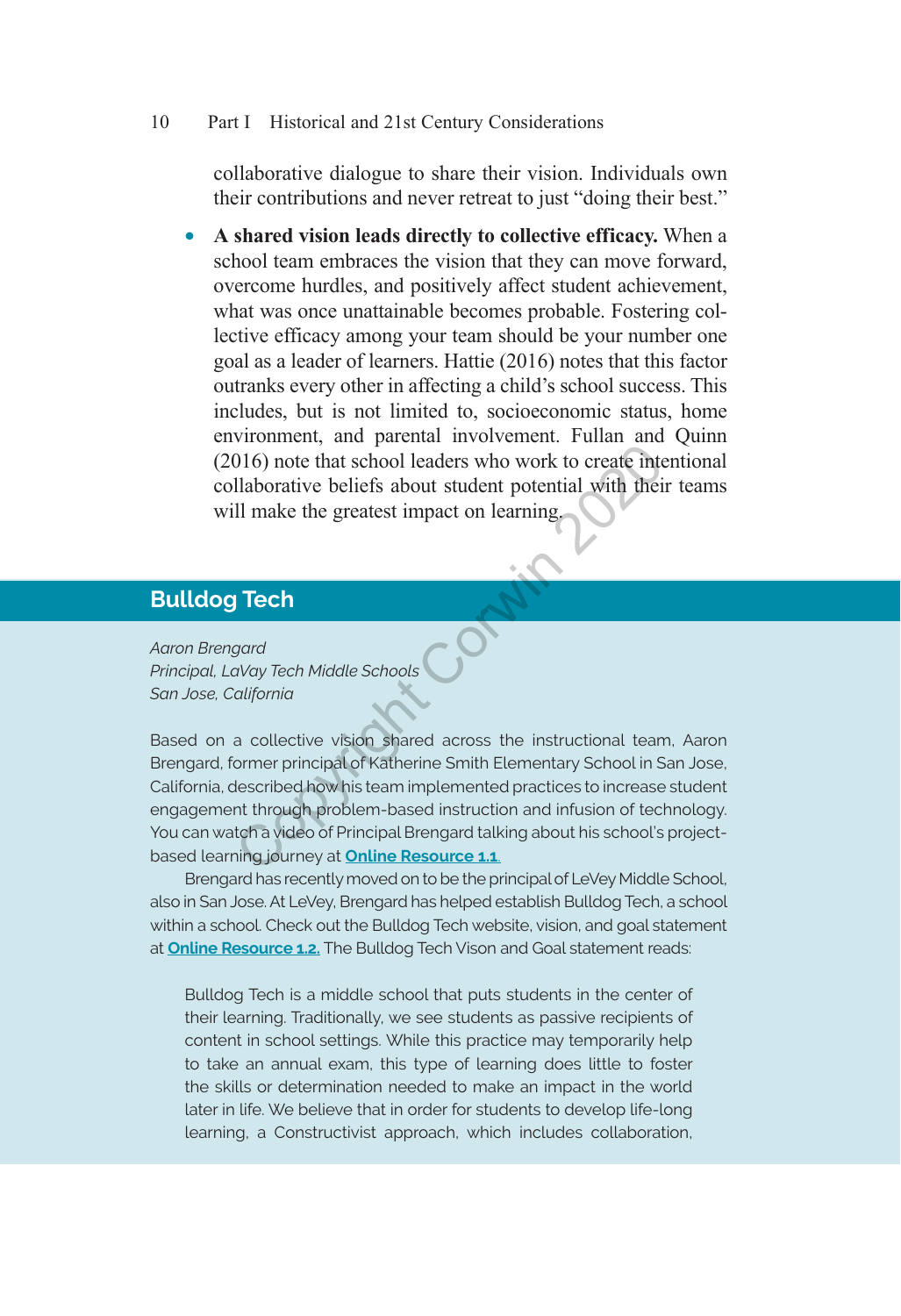critical thinking, social contexts, and real-life experiences, is essential. Combine this approach with rigorous and meaningful situations, guided by our state standards, and it results in learning that lasts longer and goes deeper. Students feel like what they are learning makes sense and they can explain why their learning makes sense.

We know that our students are only with us for two years at Bulldog Tech. And we also know that developmentally, these two years are the most important years in shaping skills and mindsets that will carry on for the rest of their lives. At twelve and thirteen years old, before they head off to high school, our goal is to instill a growth mindset (Agency) in our students that sets them on the path to finding their passion for learning.

## **Visioning—Permission to Thrive and Change**

Michael Fullan, Joanne Quinn, and Joanne McEachen, in *Deep Learning* (2018), ask what we should do if "we want learners who can thrive in turbulent, complex times, apply thinking to new situations, and change the world" (p. 13). They answer that we must "reimagine learning: *what is important to be learned, how learning is fostered, where learning happens, and how do we measure success*?" (p. 13, italics added). ing their passion for learning.<br> **and Changer Corp.** The Constant Corp. The Constant Corp.<br> **and Changer Corp.** The Corp. The Corp. The Corp. (2018), ask what we should do if "we want lea<br>
ive in turbulent, complex times,

Although there are myriad factors that could contribute to each of these areas, we present a few key ideas:

What is important to be learned?

Every educator has been faced with a student raising his/her hand during a lesson and asking, "Why do we need to learn this?" Educators can view this as a challenge or an element of disrespect, but the reality is that it is truly an excellent question. Learners do need to know why, and so do educators. As a curriculum is developed, school leaders must consider the following:

- 1. The knowledge and skills to be learned are relevant.
- 2. Content topics are of interest to learners and to members of their network.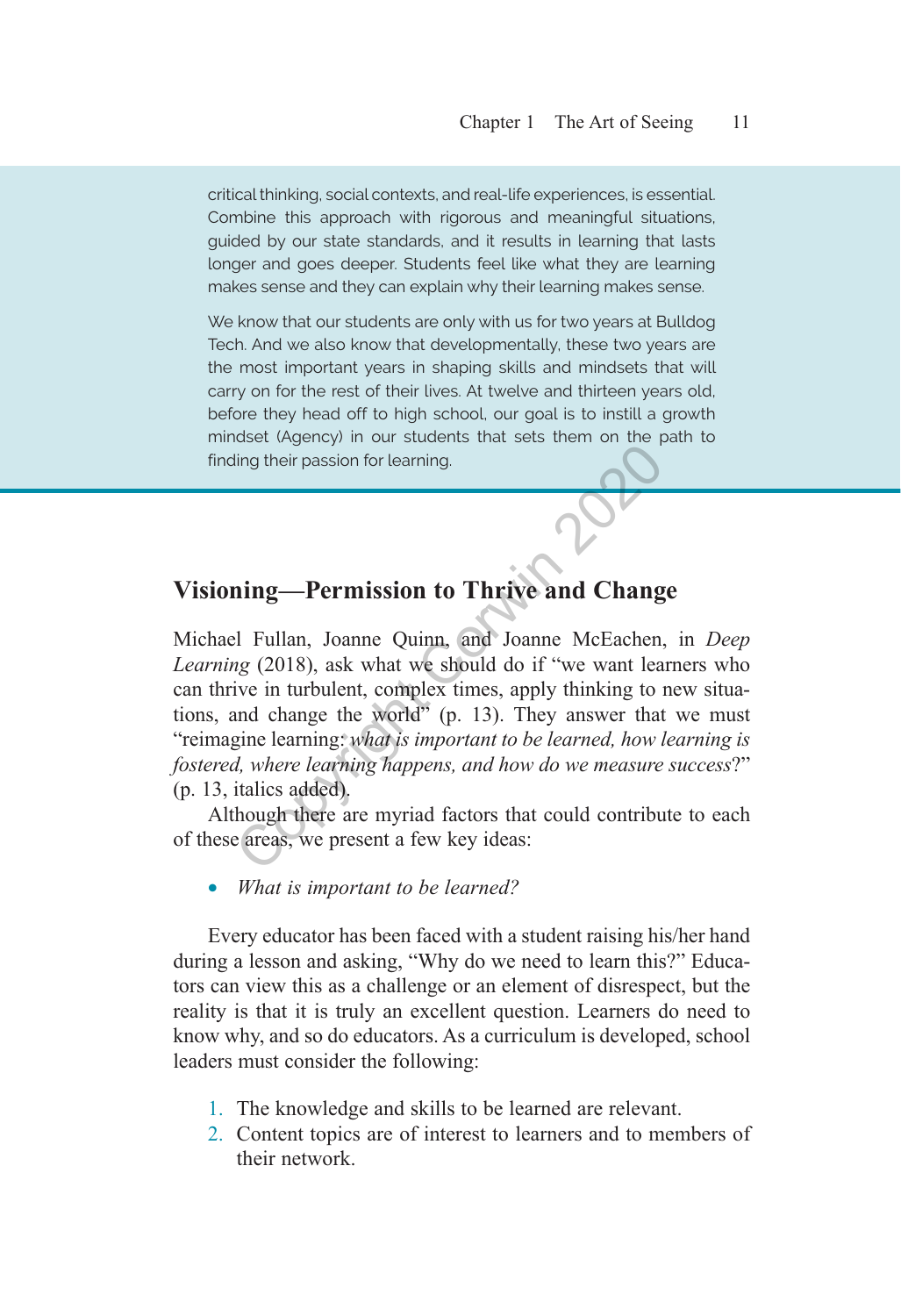- 3. The academic content has long-range value.
- 4. What is learned reflects the common values of the community to ensure success beyond school.
- • *How is learning fostered?*

Learning can be considered a biological imperative. Human beings never stop learning. All learners attribute value to the knowledge they acquire—some is lost quickly and some is held for life. When content is valued, it becomes shared. Learners teach others and derive new meaning through application of their learnings.

The amount of individual effort placed in any learning situation is determined by that person's judgment of the value of that investment. Learners do best when academic work is selected, not just expected, to be acquired.

In their book *The New Commonwealth Schools*, Milne and Rhoades Earl (2010) note:

Students learn best when allowed to choose meaningful projects. Skills are best acquired in a holistic learning environment. Everyone is a genius at something. Everyone has something important to offer. It is impossible to guarantee that all students will learn all the same things. When left alone to explore in a stimulating environment young children are natural learners. mount of maividual effort placed in any learning s<br>ned by that person's judgment of the value of that<br>arners do best when academic work is selected, 1<br>to be acquired.<br>eir book *The New Commonwealth Schools*, Mil<br>Earl (2010

Collective learning comes through collaborative activities and shared work experiences. Educators guide learners to grow and master understanding in groups.

(p. 99)

*Where is learning happening?* 

Sheninger and Murray (2017) identify eight key factors to designing our schools to meet the needs of our future. These authors cry out for urgent attention as a moral imperative to get our schools and students future ready. We are no longer educating today's children for today's concerns. Instead, our work is geared to empower them to learn, to critique, and to apply their knowledge and skills in situations we have yet to understand. We are growing learners,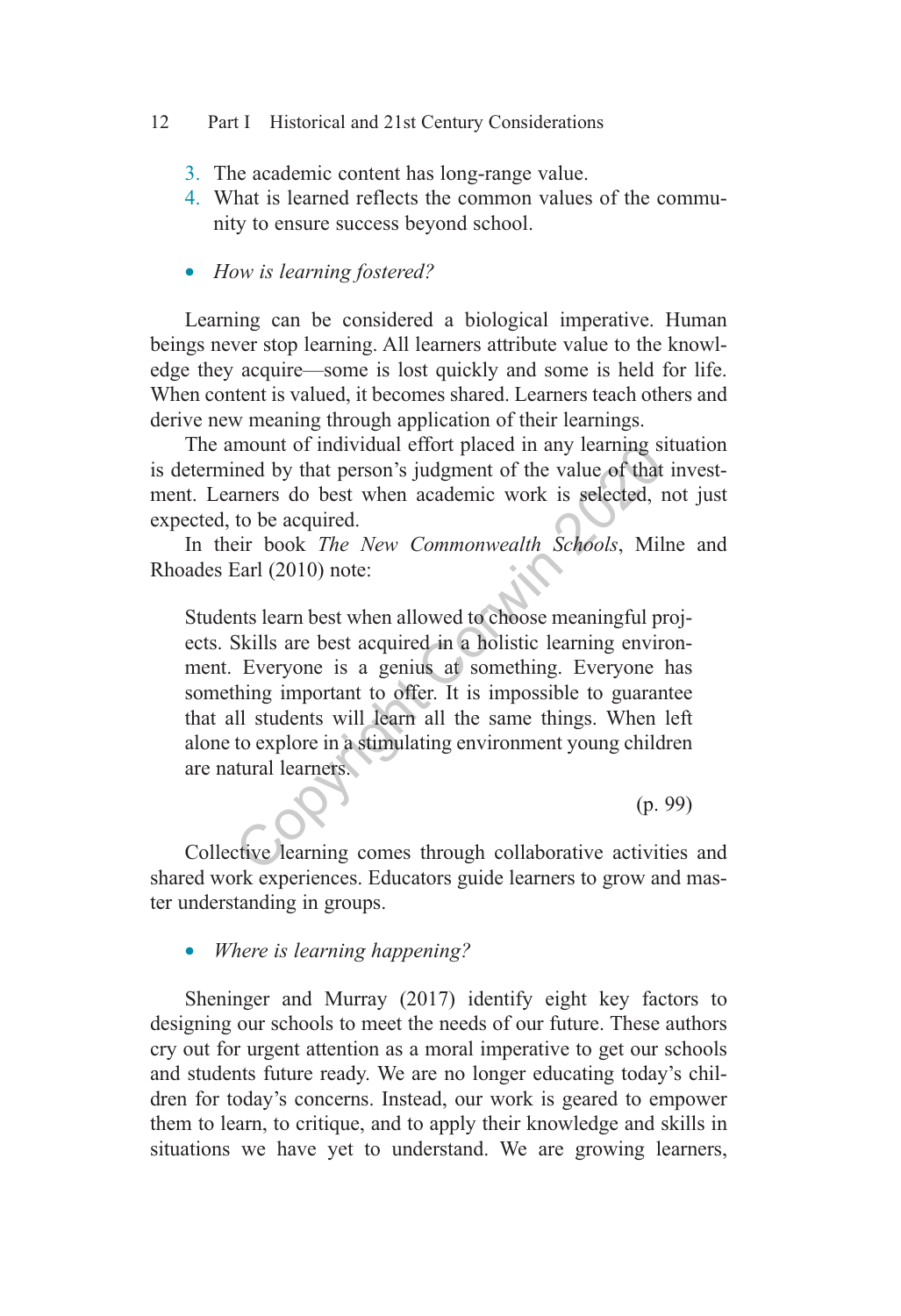thinkers, and doers, knowing that there is no perfect answer as to how to design schools and learning opportunities. Nor is there one way to do the work. We need to build trusting relationships among those we lead and strive to keep our vision for growth confident yet flexible enough to allow for transformations unknown at this time. This is a most exciting time to be an educator and to be a learner. Opportunities to grow, learn, and contribute to our world are everywhere!

#### • How do we measure success?

During much of the past twenty years, success in schools in the United States was defined in terms of academic success and measured through scores on standardized assessments. Since the passage of ESSA, we are seeing some movement to broaden our definitions of success. Ben Gilpin, principal at Warner Elementary School in Spring Arbor, Michigan, describes how his school has transitioned from solely focusing on academic success to implementing programs that have drastically reduced the number of suspensions and detentions and increased the number of students receiving mental health services. States was defined in terms of academic success<br>arough scores on standardized assessments. Since the A, we are seeing some movement to broaden our c<br>ess. Ben Gilpin, principal at Warner Elementary<br>Arbor, Michigan, describ

At the Center for Educational Improvement, we are concerned about school culture and climate, including factors such as student engagement and teacher and student knowledge of self and others. We have developed a tool, the *School—Compassionate Culture Analytic Tool for Educators (S‑CCATE)*, which teachers can use to measure compassion and identify areas of needs, progress, and achievement (Mason et al., 2018). It was validated in a study conducted with more than 800 educators and provides a unique tool for examining factors such as equity, understanding of trauma, 21st century learning, neurobiology, metacognition, policy, and principal leadership.

How to measure success? This may be the most pertinent ques

tion of all. How do you define success as a school leader? Is it determined by you, by your team, by test scores? There are measures of student learning that are determined often by a collective agreement of skills and required knowledge. Our standards and assessments in formal schooling represent society's agreement of what students should learn, what values to have, and what interests are acceptable.

In the early childhood realm, some of the most important learning takes place during play, exploration, and inquiry (Ontario Ministry of Education, 2014).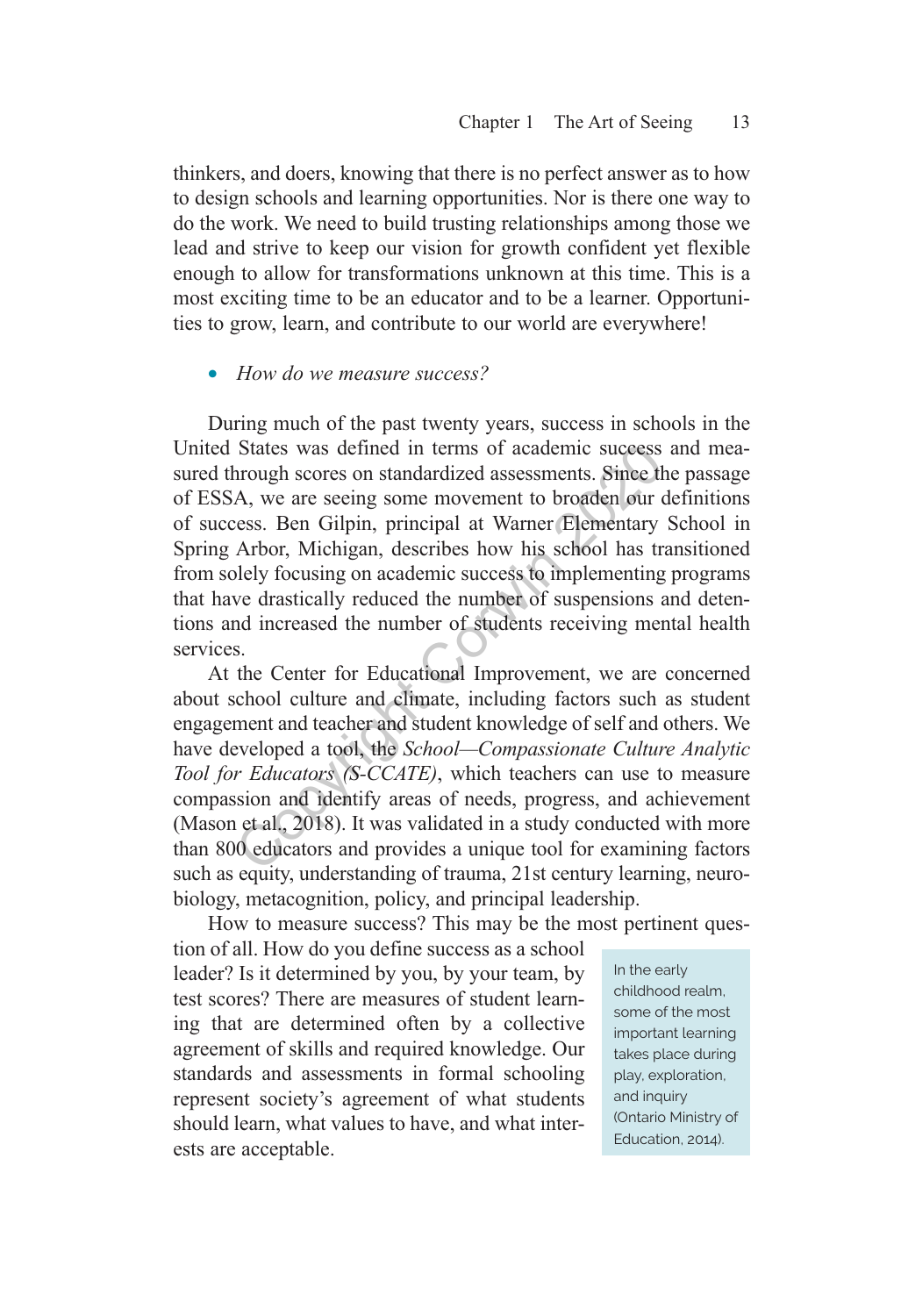#### **Where Does Learning Happen?**

Mathew Swoveland (2013), who teaches high-risk students in Massachusetts, in an article on the Teaching Tolerance website, describes how he went out of his way to help a student who only occasionally showed up in his class. In reflecting on the challenges with this student, he concludes that for "some marginalized students, profound learning happens in the space between lessons." Dr. Sandra Rogers (2015), an instructional designer, arrived at a similar conclusion: "During the flow of a task, at the edge of our zone of proximal development (ZPD), via our selective attention, rehearsal, and metacognition is where learning happens."

What if we determined the level of success based on the individual learner's ambitions, goals, and passions?

What if we were able to measure success through a community of learners evaluating the contributions of a collaborative membership? if we determined the level of success based on the individually intervally in the intervalled in the contributions of a collaborary evaluating the contributions of a collaborary evaluating the contributions of a collaborar

And, what if success was the outcome of a project, an effort, or an impact that changed a community or socially affected our world? What if?

#### **Key Learning 1.1**

#### *Four Questions From Fullan and Colleagues*

**Consider your school. At the present time, how would you address the four questions that Fullan et al. (2018) have asked?**

What is important to be learned?

How is learning fostered?

Where is learning happening?

How do we measure success?

#### **A New Purpose of Education**

After they ask these basic questions, Fullan and his colleagues describe a learning process they call deep learning—and suggest that it must become "the new purpose of education." They ask what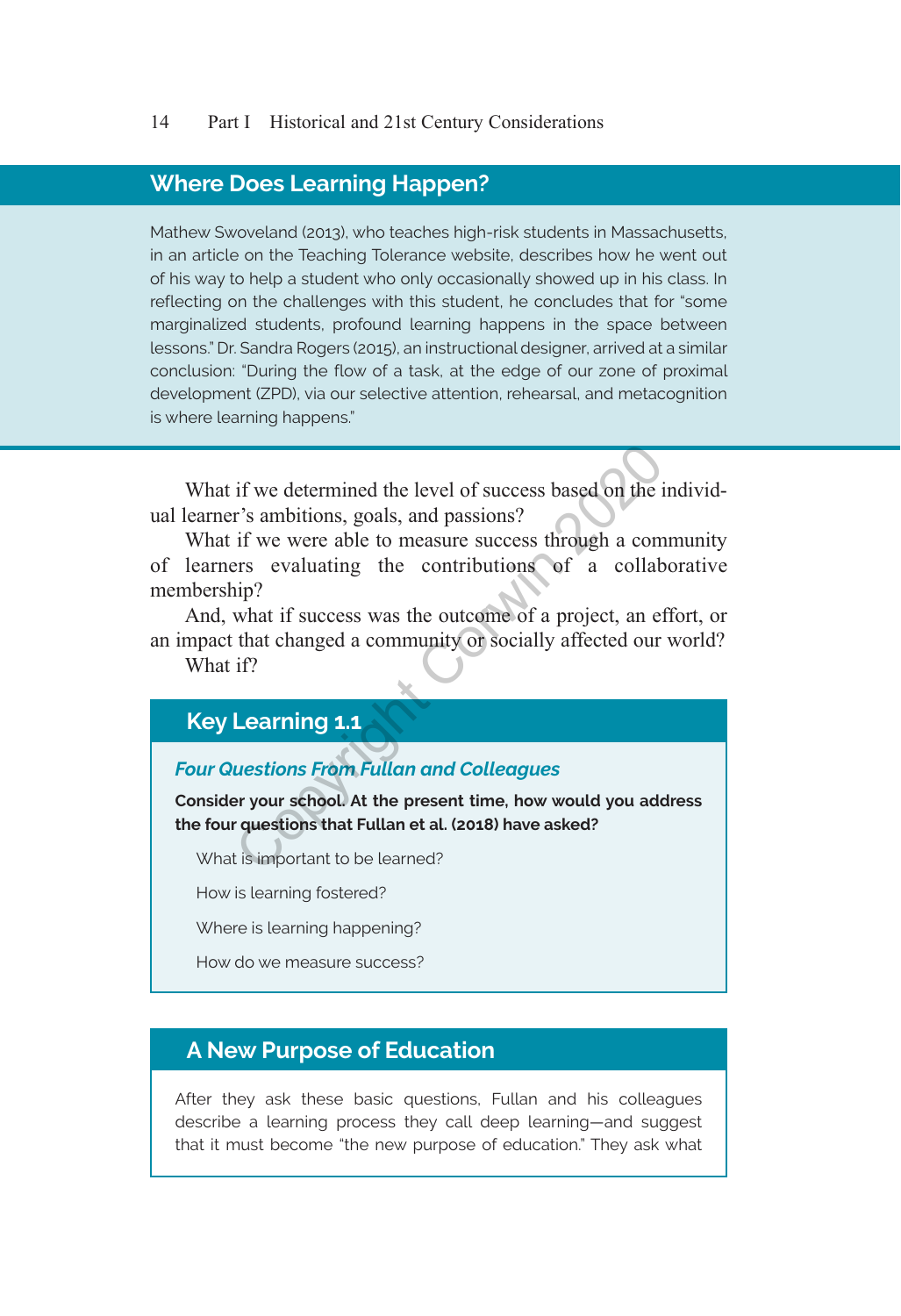an environment "where students truly flourish would look like and feel like?" (2018, p. 13). They urge educators to develop a new vision of education. (We will share more about their vision for deep learning in Chapter 3.)

Would you like to be part of a team that has the opportunity to create a new vision, a new purpose for education? Would your vision be for students to flourish? Would it be similar to the one suggested by Fullan and his colleagues? Would you enjoy having a few extra hours a month set aside for visioning? If you knew it was a priority, could you become excited by the prospects of developing a vision to truly revolutionize education?

## **Key Learning 1.2**

#### *Helping Students Flourish*

Helping students to flourish—what would that look like? How would it feel? If you had endless funds at your disposal, what changes would you make? How would you proceed with some confidence that you are on the right path?

**Visioning Can Be an Exhilarating Process.** If you have ever been with a group that is pioneering a movement, then perhaps you can recall how visioning can help create a sense of purpose and a renewed energy and commitment to improving education. Perhaps for that reason alone it would make sense to bring visioning to schools. Under the right conditions, it can help build staff morale. **Example 1.2**<br>
Survey Learning 1.2<br>
Survey Learning students to flourish—what would that look like? How<br>
If you had endless funds at your disposal, what change<br>
make? How would you proceed with some confidence to<br>
the righ

## **Some Additional Considerations—In the Long Term**

Consider the "art of seeing." Sometimes we think of visioning as a stimulating, thought-provoking exercise—it certainly can be that. However, as Principal Aaron Brengard has explained, when you are right there in the thick of things, visioning and the implementation that comes after can be grueling. Aaron came on board as the principal at Katherine Smith after six years of declining test scores and enrollment. The vision was first articulated during a summer school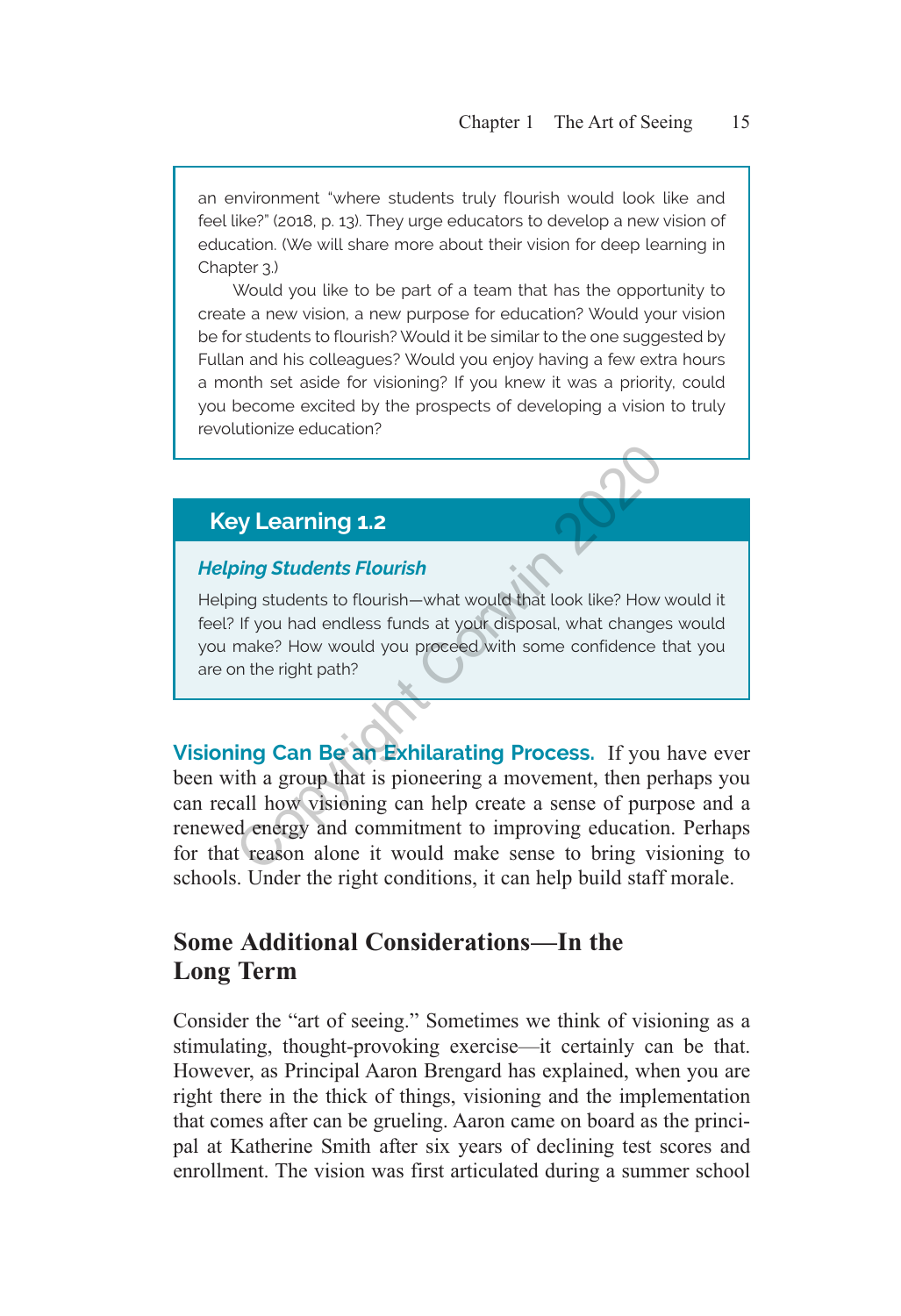program, when Aaron noted a disproportionate number of students lacked engagement, were under-motivated, and needed remedial services. With a team of teachers, he developed a vison for programs that would lead to productive application of academic skills. He saw the potential in the midst of the disappointments, leading his school to adopt project-based learning. Almost like an artist, he crafted a way for the school to make its way forward in the midst of turbulence and trials. Today, the Katherine R. Smith Elementary School (n.d.) has a vision "to be a model of excellence for 21st century learning and community service" and a mission to "prepare each student to think, learn, work, communicate, collaborate, and contribute effectively now and throughout his or her life." Over the past three years, Brengard and a team of leaders have developed procedures to examine their vision and upgrade strategies to reach their goals. In 2017, Katherine Smith School was identified as an exemplary school in the New Tech network.

Staying with a vision in the face of teachers who walk away midstream or pressure from outside forces to go back to the way things were takes conviction and stamina. As Aaron says, "Our school vision keeps my school connected to our purpose—our why. It drives everything we do and helps put us back on our path in times of strain or turmoil" (A. Brengard, personal communication, August 2017). ively now and throughout his or her life." Over t<br>s, Brengard and a team of leaders have developed<br>examine their vision and upgrade strategies to read<br>2017, Katherine Smith School was identified as an<br>pol in the New Tech n

## **Key Learning 1.3**

## *Your Experience With Visioning*

How would you best describe your experience to date with visioning?

- □ **A Walk in the Park**. It was engaging, fairly easy, straightforward, and helpful.
- □ **Stumbling Over a Rock.** We started out OK, but over time, it seems that we took some missteps. But we picked ourselves up and continued on the journey toward our vision.
- □ **Clearing the Way.** As we continued trying to implement our vision, we kept encountering hurdles to overcome.
- □ **Climbing a Mountain.** It was a difficult, uphill battle filled with differences in opinion and visions and took a great amount of effort.
- **D** Other. Describe: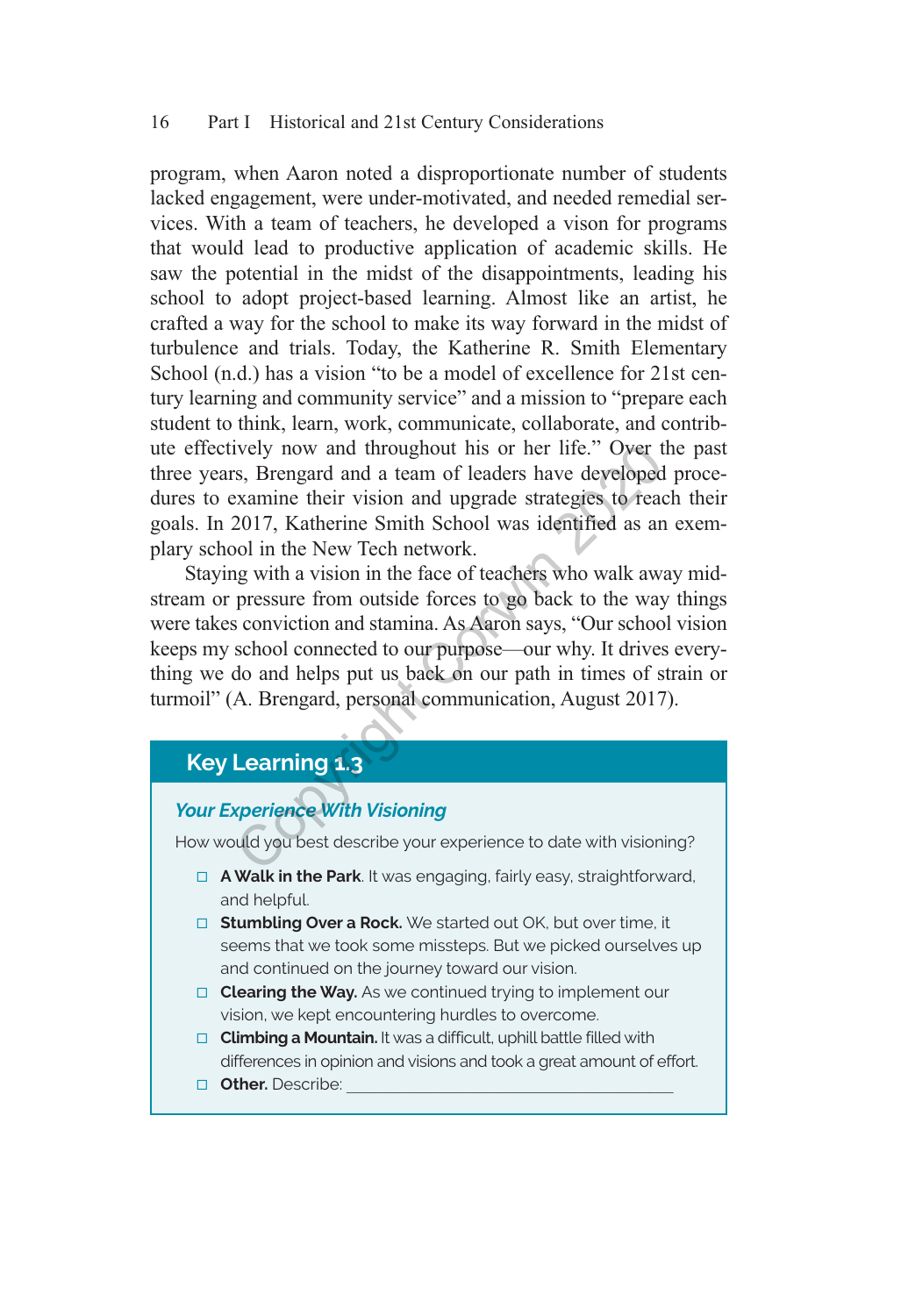## **Conclusions—Visions and Our Day‑to‑Day Reality**

Our visions affect our approach to not only our hopes for our future but also our day-to-day interactions, activities, and even reactions to stress and the disappointments we encounter along the way. When we find ourselves making progress toward our vision, we are likely to experience a sense of delight, and sometimes this even borders on euphoria. For example, with our work toward developing mindfulness and heart centered learning communities, when others are enthusiastic, my colleagues and I revel in a place of bliss, congratulating ourselves on the progress. However, when we hear that teachers and administrators don't have time and can't make this a priority, we find ourselves taking a few dozen deep breaths, reexamining our approach, and reviewing what else can be done. At times, we are even discouraged. Gerver (2013) speaks about helping children prepare for the challenges of the future. Frankly, we find ourselves also constantly priming each other to handle the challenges we face on a daily basis.

Sometimes we wonder about how we might handle the daily stress if we didn't have a vision—our vision helps us persevere. And the power and efficacy of our collective visioning and support is uplifting. One of the ways we keep on going is to examine our indicators of success. We have formal and informal ways of measuring our progress. For us, indicators include things such as the number of requests for more information, the number of adopters, the applause and smiles when we speak, and also the response we receive from experts—those who are informed and already working in our arena. So, whereas visions may provide a lens to the future, the shutter speed, so to speak, is important. We believe in the value of not only peering into the future but also of calculating whether we are staying on course and moving forward. es on the progress. However, when we hear that teastrators don't have time and can't make this a priorities taking a few dozen deep breaths, reexamining our riewing what else can be done. At times, we are eve Gerver (2013)

In Chapter 2, we will advance our argument that visioning has been and continues to be relevant to our lives, to schools, to our understanding of education, and to the future of our children. In Chapter 2 you will learn about the visions of some educational giants as well as the power of having a team and the joy of learning from and with inspirational leaders.